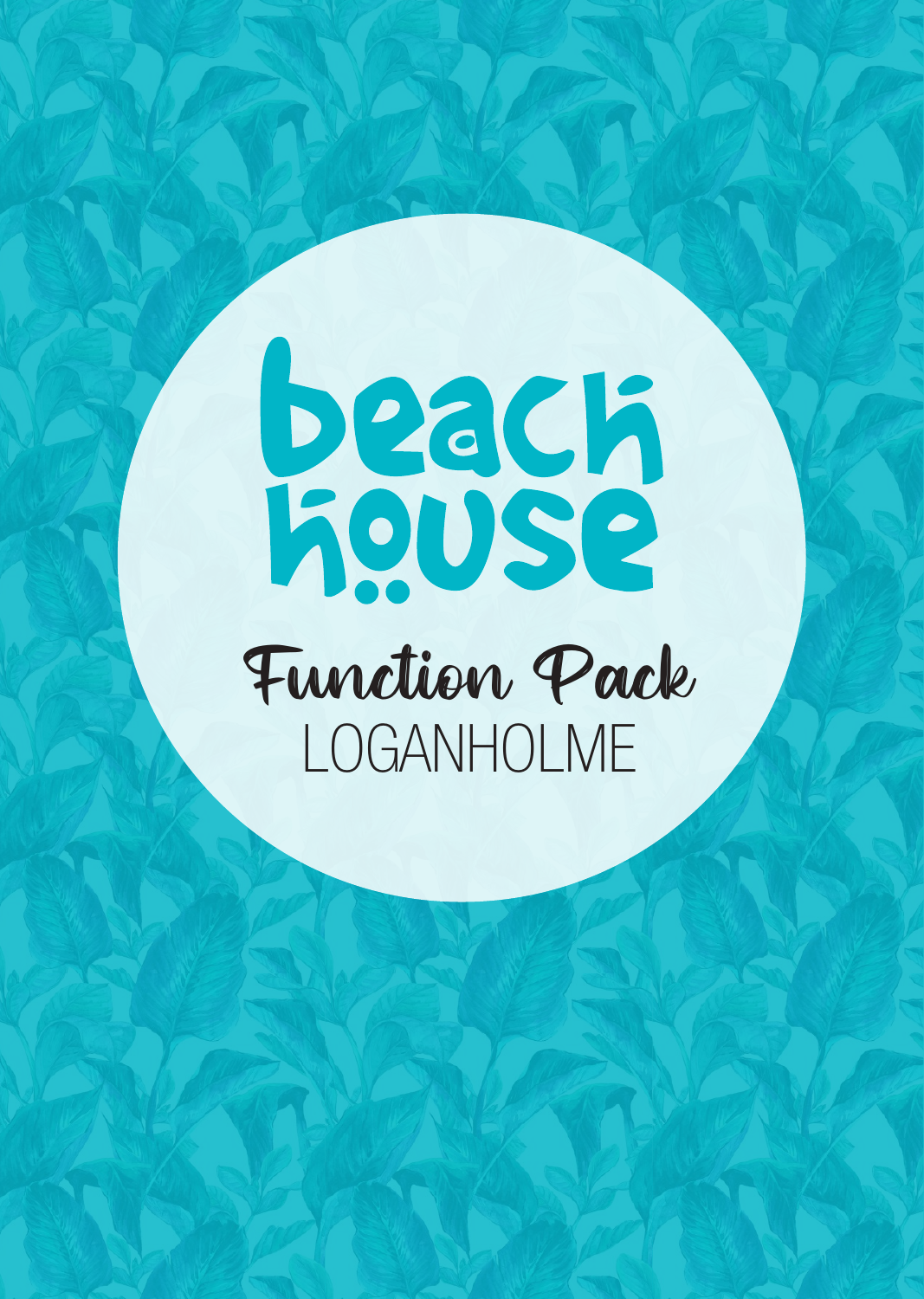## Information

# About Us

#### Beach House Bar & Grill LOGANHOLME is a fabulous function venue that can make your next event one to remember.

We would love to accommodate your next function, whether it's a small gathering or large party.

From morning meetings & cocktail parties, to set menu dinner functions, there are a range of packages to suit every need and budget. Our venue is perfect for your event and our functions team is ready to help you decide or offer advice.

Feel free to talk to us about any special requests you may have and we will do our best to accommodate your needs. OUR FUNCTIONS TEAM WILL BE HAPPY TO DISCUSS YOUR REQUIREMENTS.



#### **Conveniently located at LOGAN HYPERDOME**

**Tenancy 326, Logan Hyperdome, Pacific Hwy & Bryants Roads, Loganholme Qld, 4129**

**Contact a member of our functions team today to arrange your next event.** 

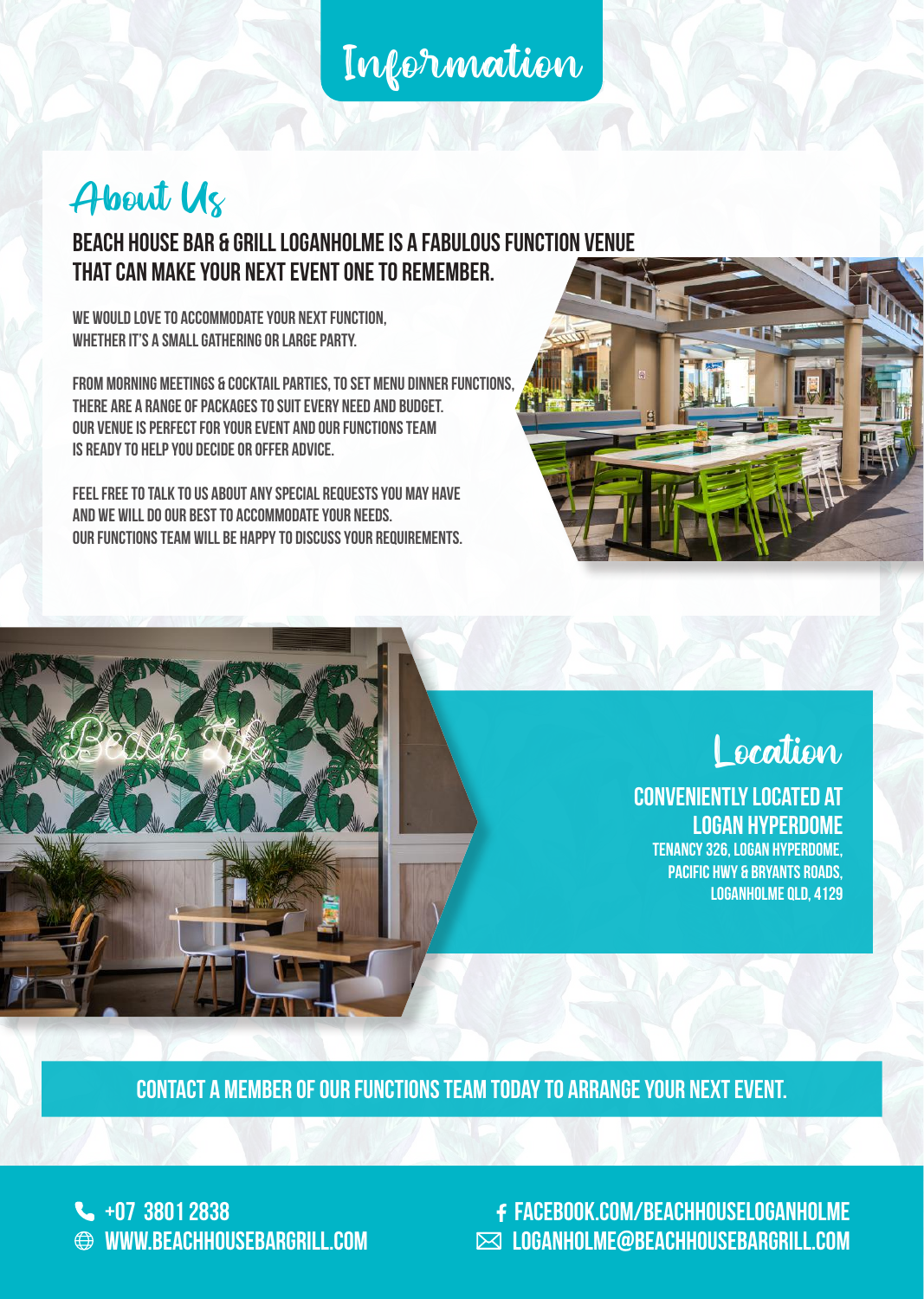## Function Areas

## Maximum Capacity







## Minimum Spends

Minimum spends apply in some circumstances but may be flexible depending on requirements and day function is held. Please ask our function team for more information on how we can cater for your special occasion.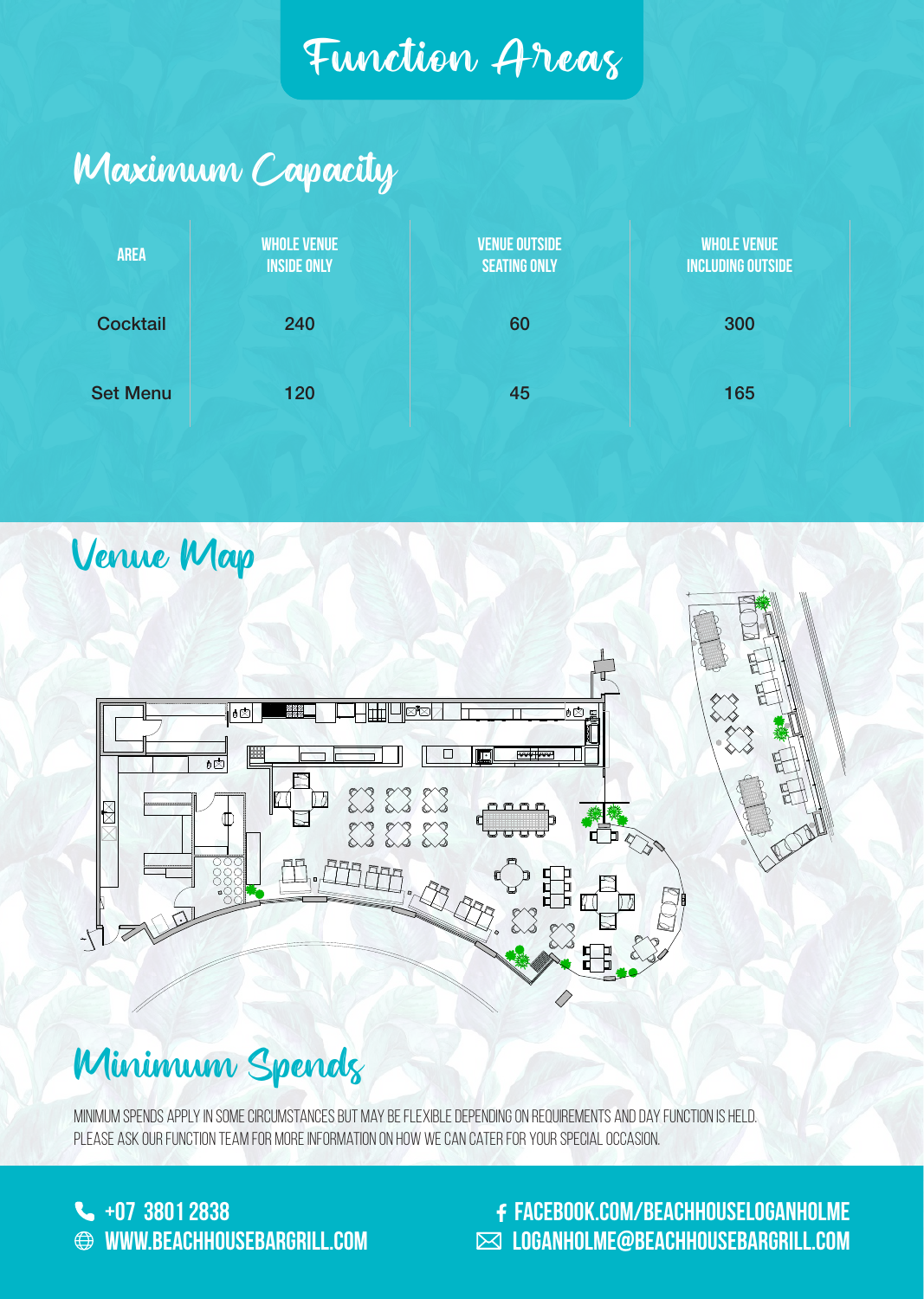

## Canapé Prices

**Selection of 4 for \$20 pp**

**Selection of 6 for \$30 pp**

**Selection of 8 for \$40 pp**

**Add additional items for \$5 each**

 $\sim$  17 3420 0711 www.beaching.com

,,,,,,,,,,,,,,,,,,,,,,,,,

Canapé Menu **Chicken Wings in Peri Peri (MG) or bbq sauce Prawn Spring Rolls Salt & Pepper Squid Bites Coconut Prawns with Sweet Chilli Sauce Vegetable Spring Rolls (v) Vegetable Samosas (v) Margherita Arancini Balls (V) Satay Chicken Skewers in Satay Sauce (MG) Meatballs with Rich Tomato Sauce & Parmesan (MG) Falafel (V+Vegan + mg) Thai Fish Cakes (MG) Crumbed Cheesy Sticks (v)**

**dietary information V - Vegetarian | MG - minimal gluten | MGO minimal gluten option - plese ask our staff At beach house we do our best to cater for people with food allergies and dietary requirements. However, we cannot guarantee an environment completely free from allergens, so traces of some ingredients may still be present in our meals.**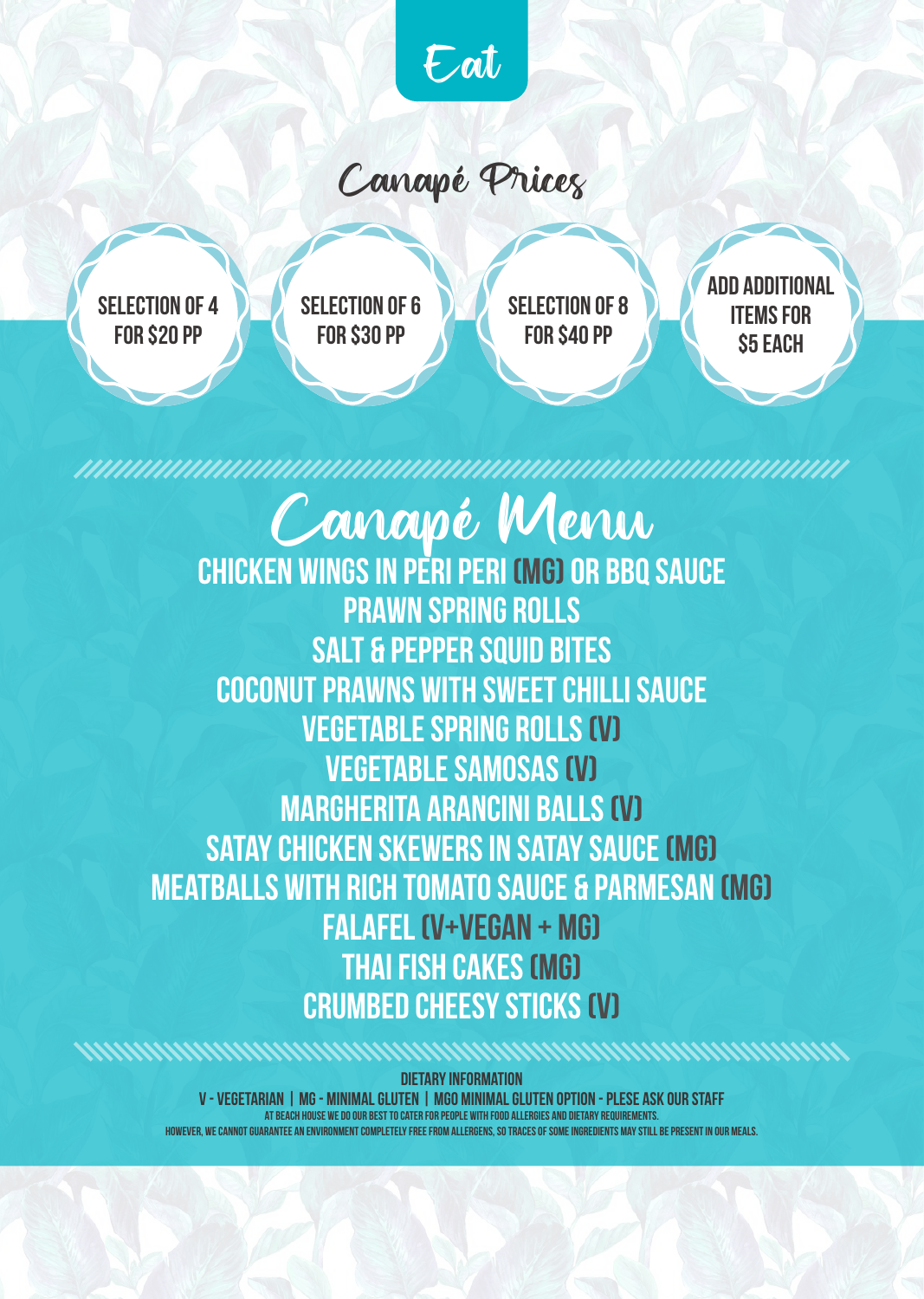

## Set Menus |**25-120 persons Alternate Drop (choose 2 items per course)**









**Entrée** Caesar salad - Cos Lettuce, Croutons, Bacon, Ceasar Dressing & Parmesan Cheese (MGo) SALT & PEPPER CALAMARI SERVED WITH LEMON WEDGES & GARLIC AIOLI SAUCE ( Margherita Arancini Balls with Mozzerella & a Rich Napoli Sauce (V) Crispy Chicken Wings with BBQ Sauce & Ranch Dressing (MG)

**MAIN COURSE** 2006 EYE FILLET WITH MASHED POTATOES, SEASONAL VEGETABLES & MUSHROOM SAUCE (MGO) Gnocchi Napolitana - Rich Napolitana Sauce & Fresh Grated Parmesan Cheese (V) Life Saver Chicken - Grilled Chicken, Half Avocado, Mustard cream Sauce, Garden Salad & Chips (MGo) Fish 'N' Chips - Freshly Battered Hake, Coleslaw, Chips, Lemon Wedge & Tartare Sauce Char Grilled Salmon - Basil Pesto, Smashed Potato & Broccoli (MG)

**DESSERT** HOME MADE STICKY DATE PUDDING WITH CARAMEL SAUCE (MG+V) Home Baked Chocolate Brownie with Chocolate Sauce (v) FRESH FRUIT SALAD WITH WHIPPED CREAM Home Made Apple Crumble with Vanilla Ice Cream (v)

**BREAKFAST BUFFET/ plated breakfast \$20 pp**

Bacon, Scrambled Eggs, Beans, Mushrooms, Toast with Museli, Fresh Fruit with Tea & Coffee & Choice of Juices

**Muffin Break \$18 pp** Freshly Baked Muffins served with Tea & Coffee

**High Tea \$25 pp** Freshly Baked Muffins & a Selection of Cakes with a Sandwich Platter WITH TEA AND COFFEE

## Group Meetings

**Ask our functions team for more information and pricing on how they can arrange your next team meeting, whether it be**

**Breakfast | Morning Tea | Lunch | Afternoon Tea | Dinner | Drinks**

**dietary information**

**V - Vegetarian | MG - minimal gluten | MGO minimal gluten option - plese ask our staff At beach house we do our best to cater for people with food allergies and dietary requirements.**

**However, we cannot guarantee an environment completely free from allergens, so traces of some ingredients may still be present in our meals.**

**+07 3801 2838** +07 3420 0711 www.beachhousebargrill.com **www.beachhousebargrill.com** +07 3420 0711 www.beachhousebargrill.com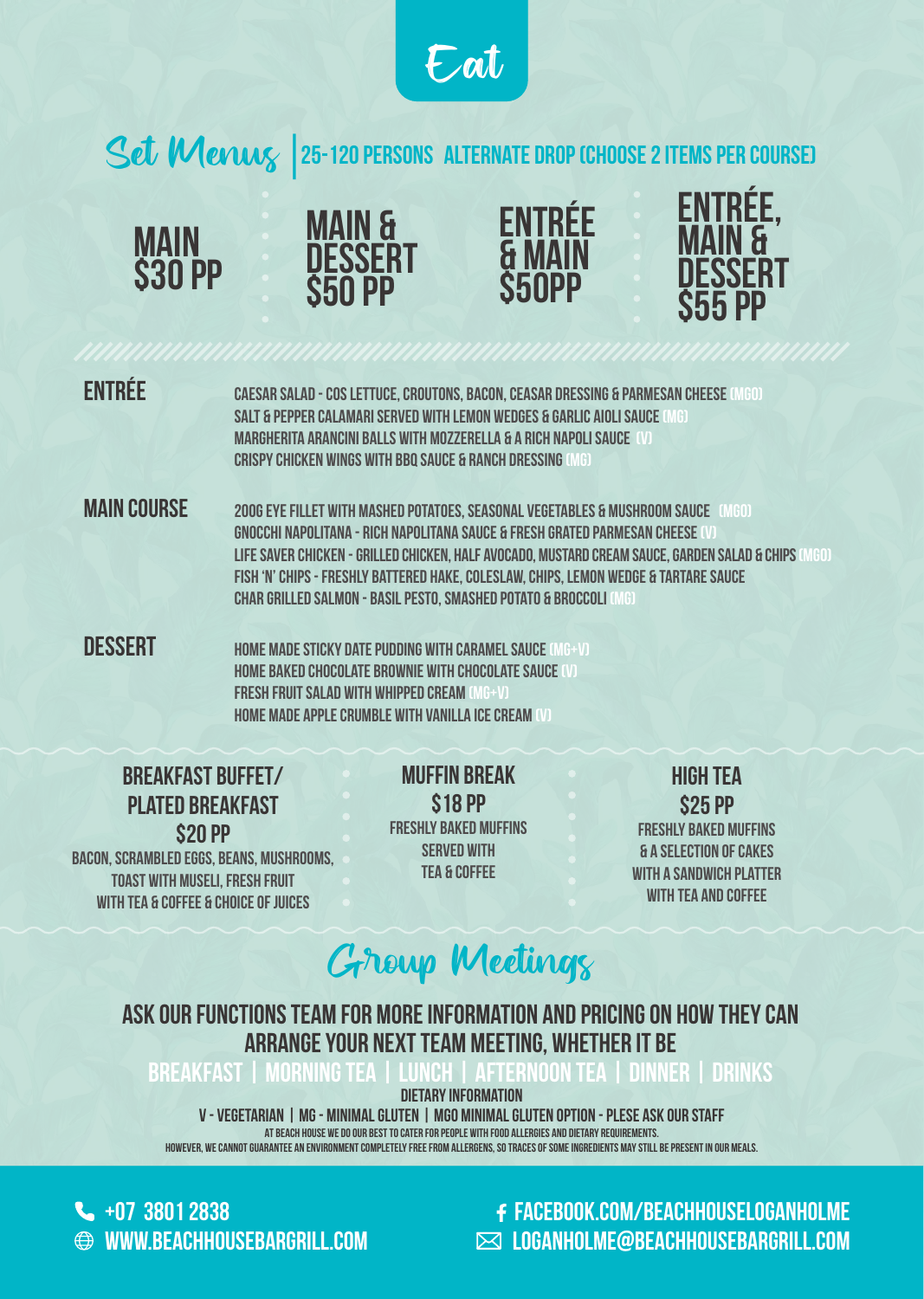Drink

# Packages for Cocktail Parties

#### **Bar Tab Set by Dollar Limit**

Bar Tab is set by Dollar Limit and is not limited by a time frame. The function holder may decide what they would like available on this type of bar tab. The functions manager can offer suggestions if needed.

**Bar Tab Set by Product** Bar Tab set by particular products selected.



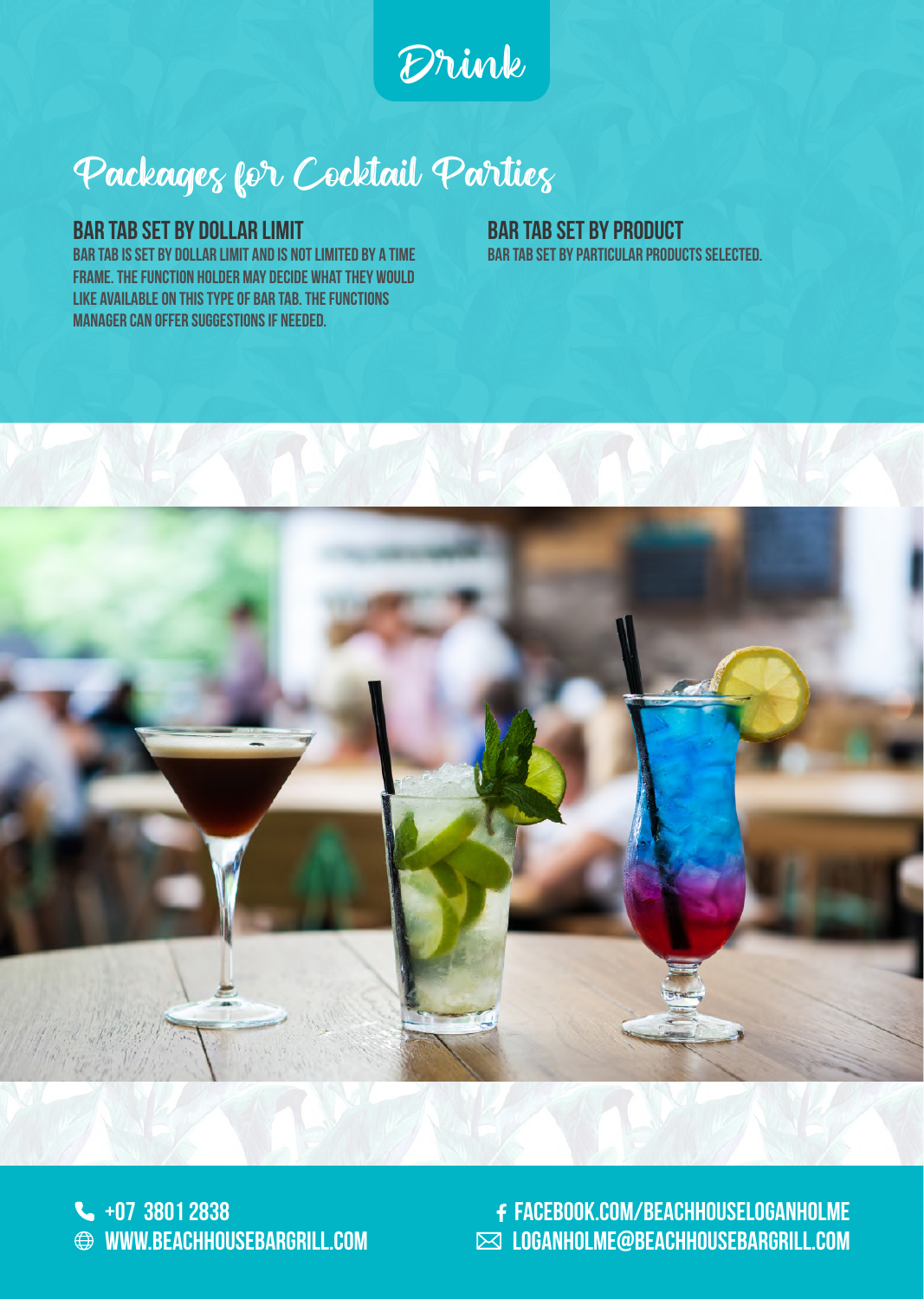## Drink

## Packages for Set Menus

#### **Bar Tab Set by Dollar Limit**

Bar Tab is set by Dollar Limit and is not limited by a time frame. The function holder may decide what they would like available on this type of bar tab. The functions manager can offer suggestions if needed.

#### **Bar Tab Set by Product**

Bar Tab set by particular products selected.

#### **Custom Beverage Packages**

We are always happy to discuss any particular type of beverage package you would like, so if you feel none of our packages exactly meet your requirements, please do not hesitate to ask the Function Manager if variations are possible.

#### **Drinks Packages**

Total cost is determined by the number of people and has a set time limit. Two options exist for this beverage package: the "Surfing" drinks package and the "Sailing" drinks package.

These packages range in price from \$33 per head for a two-hour "Surfing" drink package through to \$61 per head for a four-hour "Sailing" drink package.

#### **1. SURFING PARTY DRINK PACKAGE (WITH SET MENU ONLY)**

2 HOURS AT \$33 PP 3 HOURS AT \$44 PP 4 HOURS AT \$54 PP

#### **Surfing Party Drink Package includes:**

| WINE:              | HOUSE WHITE, HOUSE RED, HOUSE SPARKLING                                                                                      |
|--------------------|------------------------------------------------------------------------------------------------------------------------------|
| <b>TAP BEER:</b>   | <b>LOCAL TAP BEERS AND CIDER</b>                                                                                             |
| <b>SOFT DRINK:</b> | COKE, ZERO, SPRITE, LIFT, GINGER ALE                                                                                         |
| <b>JUICE:</b>      | ORANGE JUICE, APPLE JUICE, PINEAPPLE JUICE<br><b>CRANBERRY JUICE</b>                                                         |
|                    | 2. SAILING PARTY DRINK PACKAGE (WITH SET MENU ONLY)<br>2 HOURS AT \$41 PP<br>3 HOURS AT \$51 PP<br><b>4 HOURS AT \$61 PP</b> |
| WINE:              | <b>SAILING PARTY DRINK PACKAGE INCLUDES:</b><br><b>HOUSE WHITE, HOUSE RED, HOUSE SPARKLING</b>                               |

|                       | <b>TIVOUL WITH L. HOUGL HED. HOUGL OF ANIMERITY</b>                   |
|-----------------------|-----------------------------------------------------------------------|
| <b>TAP BEER:</b>      | <b>LOCAL TAP BEERS AND CIDER</b>                                      |
| <b>BASIC SPIRITS:</b> | <b>SELECTION OF BASIC SPIRITS</b>                                     |
| <b>SOFT DRINK:</b>    | COKE, ZERO, SPRITE, LIFT, GINGER ALE                                  |
| <b>JUICE:</b>         | ORANGE JUICE, APPLE JUICE, PINEAPPLE JUICE,<br><b>CRANBERRY JUICE</b> |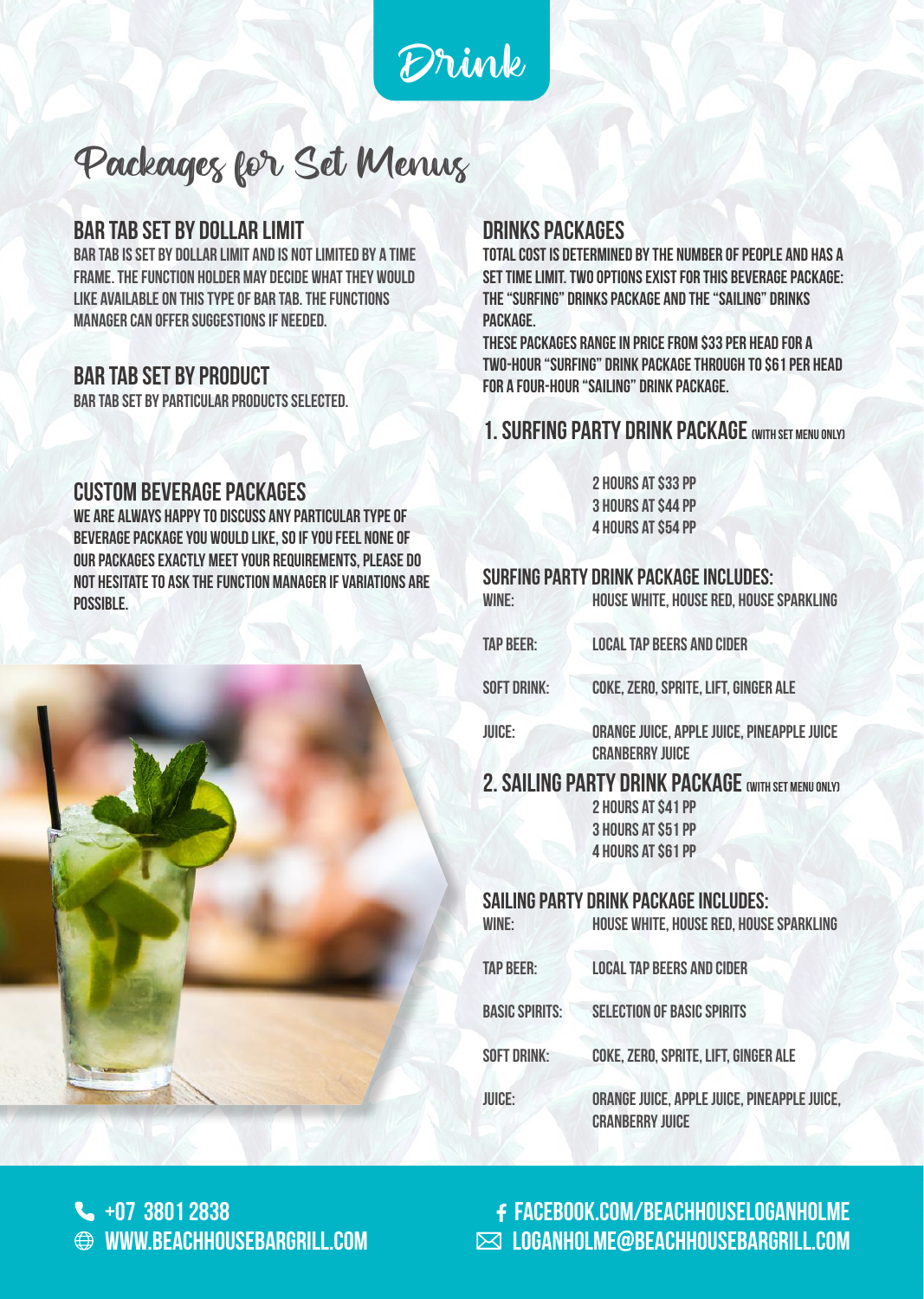# Function Extras

Special Requests

PLEASE NOTE THAT MOST SPECIAL REQUESTS CAN BE CATERED FOR INCLUDING VEGETARIAN, GLUTEN-FREE, Allergen Listings and Cooking Styles, not to mention changes in the room by agreement with the Functions Manager.

| Decorations                                                                                                                                                                          |            |
|--------------------------------------------------------------------------------------------------------------------------------------------------------------------------------------|------------|
| Decorations package 1<br><b>3 BUNCHES OF HELIUM BALLOONS</b>                                                                                                                         | <b>S40</b> |
| <b>DECORATIONS PACKAGE 2</b><br><b>6 BUNCHES OF HELIUM BALLOONS</b>                                                                                                                  | \$75       |
| <b>DECORATIONS PACKAGE 3</b><br><b>10 BUNCHES OF HELIUM BALLOONS</b>                                                                                                                 | \$100      |
| <b>XMAS DECORATIONS PACKAGE</b><br>-3 BUNCHES OF HELIUM BALLOONS<br>-TABLE RUNNERS<br>-FAIRY LIGHTS<br>-TEA LIGHTS<br>-CHRISMAS TABLE-TOPPERS<br>-RONRONS<br>-TINSEL & TABLE-TOPPERS | S90        |



-1 Number Balloons Bunch (e.g 1 & 8 for 18th) 4 bunch Helium Balloons table runners

#### **\*Custom Packages Available**





# Entertainment

**In House Music System**

We have our own in house Audio System which has over 10,000 songs Run by the Crowd DJ App. App available on iTunes and Google Play store to download to check into the venue to request your songs.

#### **AV SYSTEM**

Each function area at Beach House has television monitors available for function holders to utilise with appropriate content. Please feel free to discuss this with our functions manager. This comes at \$50 per function.

#### **WRISTBANDS**

WRIST BANDS REQUESTED FOR FUNCTIONS (BAR TAB identification) can be purchased from the venue at \$10 per function.

#### **CAKEAGE**

Cakeage is charged at \$10 Flat Rate or \$2 per head served with cream & ice cream. Price includes storage of your cake, napkins, plates and forks.

 $\sim$  07 3420  $\mu$  3420  $\mu$  3420  $\mu$  3420  $\mu$  3420  $\mu$  3420  $\mu$  3420  $\mu$  3420  $\mu$ 

**facebook.com/BeachHouseLoganHolme**  $\textrm{JSEBARGRILL}.\textrm{COM} \quad \textrm{23}\ \textrm{LOGANHOLME@BEACHHOUSEBARGRILL}.\textrm{COM}$ 

**+07 3801 2838** +07 3420 0711 www.beachhousebargrill.com **www.beachhousebargrill.com** +07 3420 0711 www.beachhousebargrill.com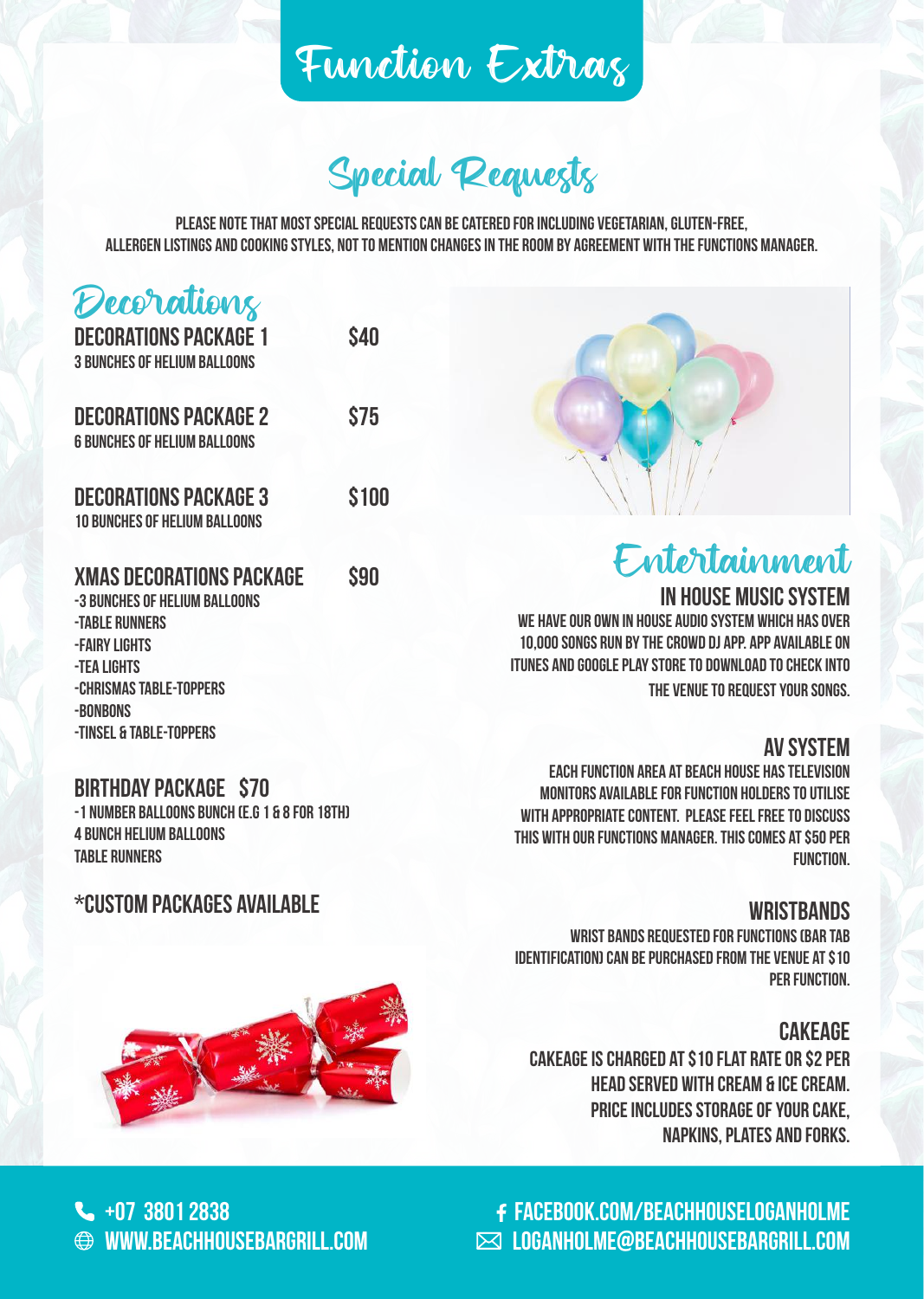Terms and Conditions

#### **Confirmation**

A booking is only confirmed upon receipt of a deposit of \$100. Final payment is required 7 days prior to the event, including the minimum spend amount. In certain exceptional circumstances, it may be necessary to assign a different area/ room, Beach House will provide sufficient notice where possible.

#### **Bookings, Payments and Deposits**

Final details are due no later than fourteen working days prior to the booking date.

100% of the minimum spend amount is to be spent on food, beverage, decoration and function extras, excluding security. Menus are subject to change at any time in line with produce availability.

Final numbers are due seven days prior to the booking date. Decreased event numbers within five working days will not be accepted. Increased event numbers within five working days must be discussed with our Functions Coordinator. Payments can be made by credit card, cash, cheque or direct deposit. Please email through a remittance statement to our Functions Coordinator for confirmation of payment. Should you require a tax invoice, please request one from our Function Coordinator. Cheque payments are required 14 days prior to event. One bill will be provided per function. A credit card is required as a security bond in the instance of any damages caused.

#### **Bank Deposit: BEAch house loganholme Pty Ltd BSB: 084-004 A/C: 90-249-3027 Decorations and Theming**

Theming and decorating must be prearranged and approved by our Functions Coordinator and must include details of any decorations not supplied by Beach House. Decorating the function space is allowed, however certain decorations are not permitted (i.e. confetti, sticky tape, table scatters and party poppers). In the instance that these are used, the client is liable for any damages caused and/or cleaning expenses associated.

Apart from birthday cakes, no other food is permitted to be brought into the venue.

#### **Belongings and Gifts**

All belongings and gifts are to be collected upon conclusion of the function. Should storage be required, this must be prearranged with our Function Coordinator prior to the function date.

Beach House does not accept responsibility for the injury, damage or loss of any client's property left in the premises prior to, during or after an event. Any damages caused to Beach House property during an event are the financial responsibility of the client.

#### **Security**

WHERE A FUNCTION REQUESTS A CROWD CONTROLLER OR A FUNCTION IS DEEMED TO REQUIRE A CROWD CONTROLLER BY OUR FUNCTIONS TEAM. the crowd controller will be organised by Beach House. All associated costs incurred must be paid by the function holder prior to the event. Talk to our Functions Coordinator for more information.

 $\sim$  07 3420  $\mu$  3420  $\mu$  3420  $\mu$  3420  $\mu$  3420  $\mu$  3420  $\mu$  3420  $\mu$  3420  $\mu$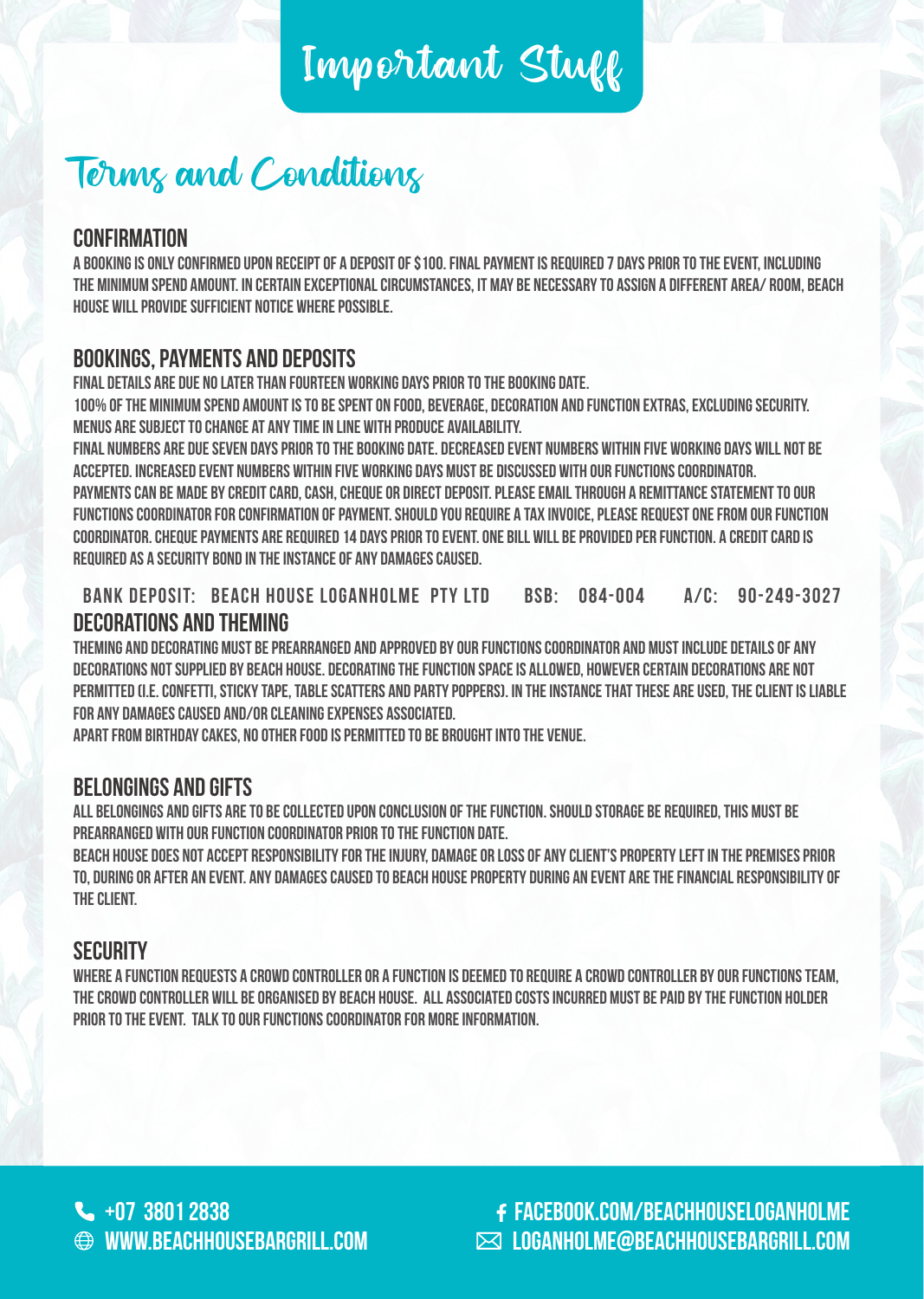# Important Stuff

#### **Minors**

Any guests under 18 years of age must have their parent/ legal guardian's supervision at all times and are restricted to movements within the function area only. Should a minor be found in other areas within the hotel unaccompanied, the minor and their parents/ legal guardians may be asked to leave the premise immediately.

All minors must vacate the premises no later than 10:00pm.

All minors attending a function must be outlined on the Minors Agreement form. In the instance, a minor is not on the submitted Minors Agreement form from the client, they may be denied entry along with their parents/ legal guardian. Beach House has zero-tolerance on underage drinking. Should a minor be found consuming alcohol the function may be shut down. Please consult our Functions Coordinator on any instance of a minor attending your event.

#### **Cancellations**

Written notification must be provided to the Functions Coordinator in all instances.

Notice outside 1 calendar month prior to the booking date, the deposit will be retained and held in trust for another date (for a six month period). Notice within 1 calendar month of the booking, 100% of the deposit will be retained. Notice within 14 days of the booking date 100% of the deposit will be retained and 100% of the agreed catering spend will be invoiced for payment within seven days. Any cancellation charged for third party items hired on behalf of the client is payable by the client. Change of date or postponement of the event booking will be treated as a cancellation at the discretion of your Functions Coordinator. Events booking in November/ December may have additional cancellation policies.

#### **Regulations**

Hotel Management and staff adhere to the laws governing the Responsible Service of Alcohol - Queensland Liquor Licensing Department. Patrons showing signs of undue intoxication or disorderly behaviour will be refused service and will be asked to leave the premises. Management has the right to exercise regulatory conditions at any time during a function if it is believed that the alcohol consumption rate is excessive.

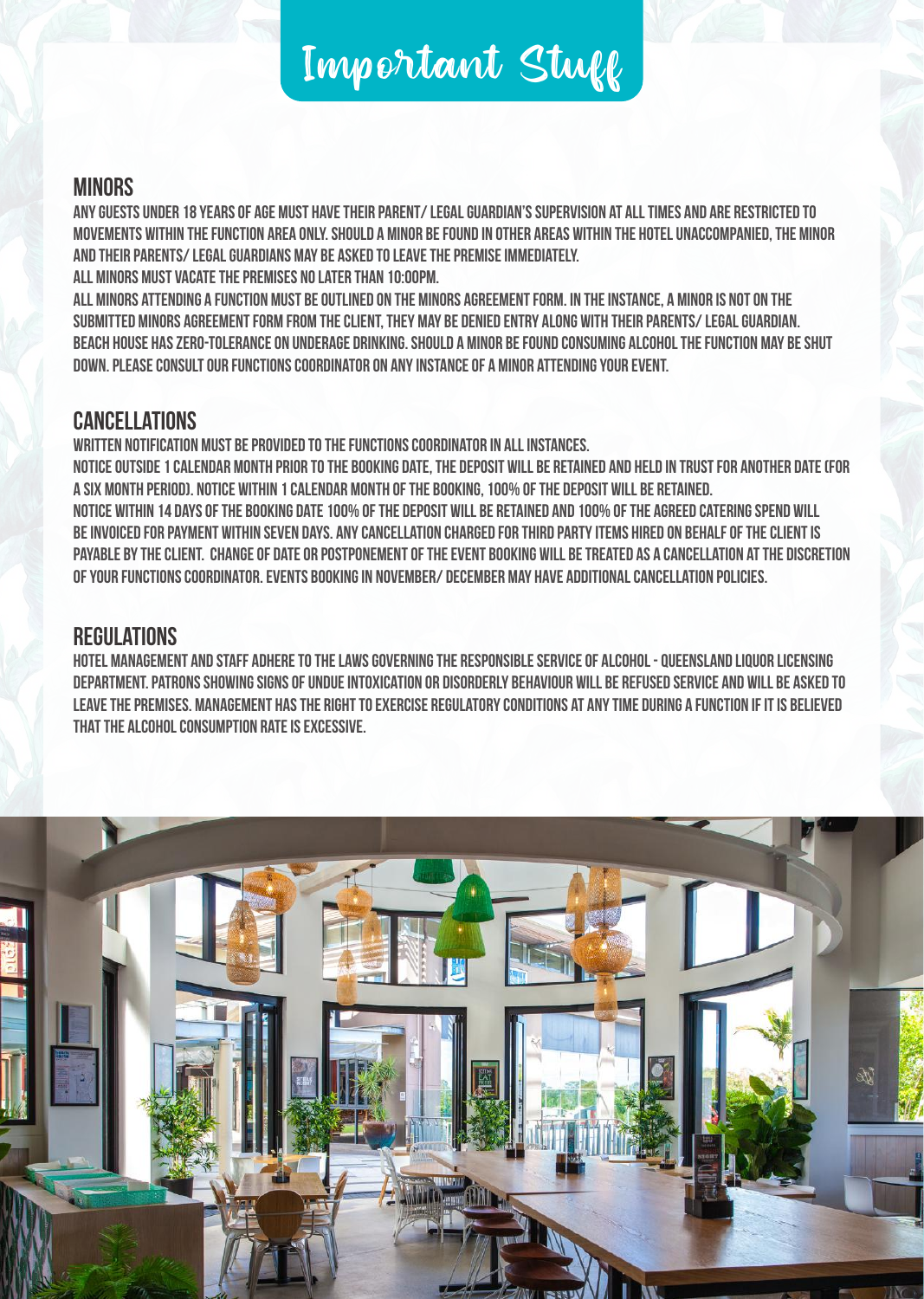| Notez |  |
|-------|--|
|       |  |
|       |  |
|       |  |
|       |  |
|       |  |
|       |  |
|       |  |
|       |  |
|       |  |
|       |  |
|       |  |
|       |  |

**+07 3801 2838 www.beachhousebargrill.com** +07 3420 0711 www.beachhousebargrill.com +07 3420 0711 www.beachhousebargrill.com

**facebook.com/BeachHouseloganholme** facebook.com/BeachHouseGC **loganholme@beachhousebargrill.com** t this Anhilit MF (WKF Al Hhilit facebook.com/BeachhouseLugaNholMe